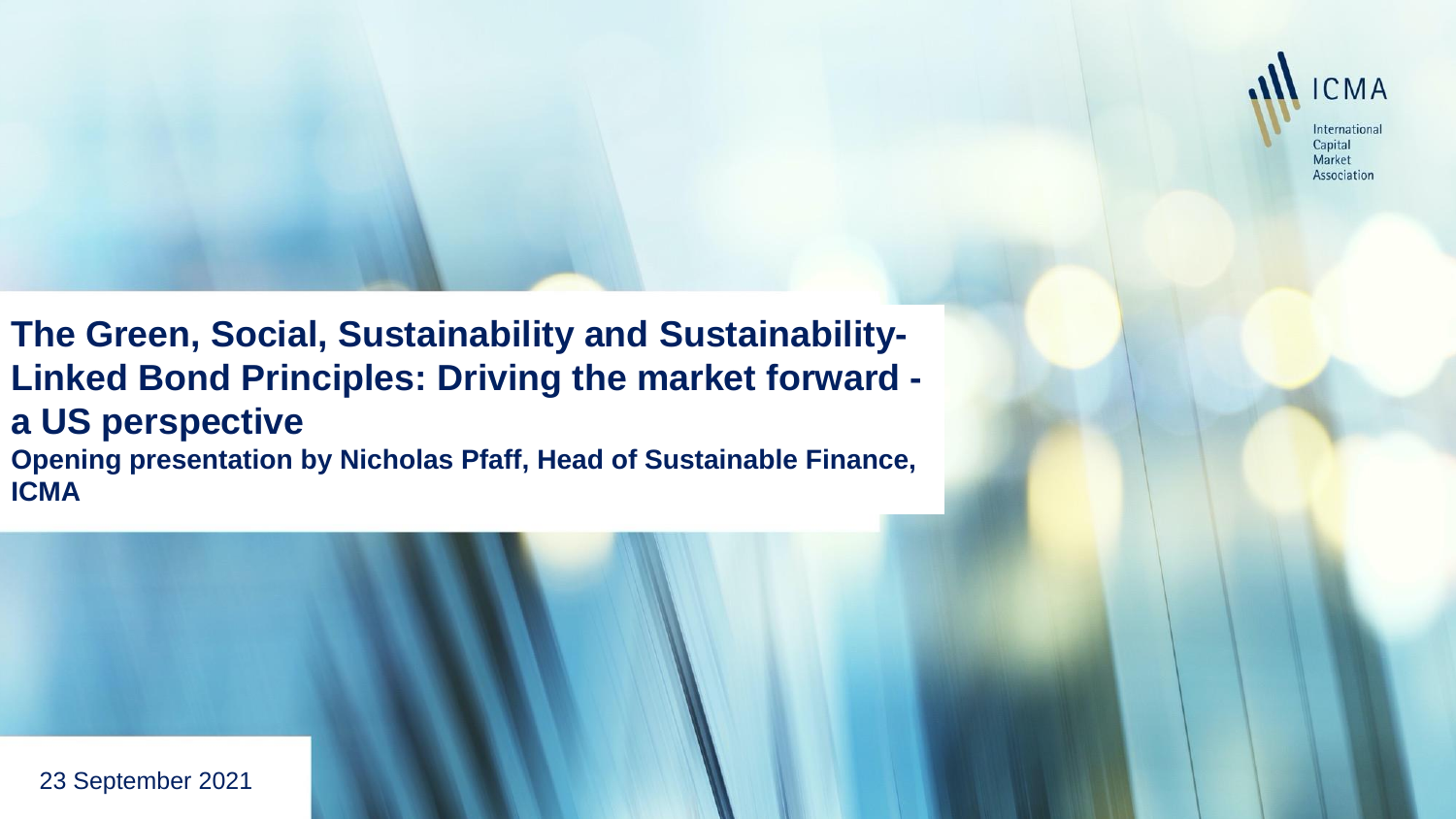# **The Principles Infographic**

**Finance** 





(Guidance may be applied to GSS/UoP Bonds or SLBs)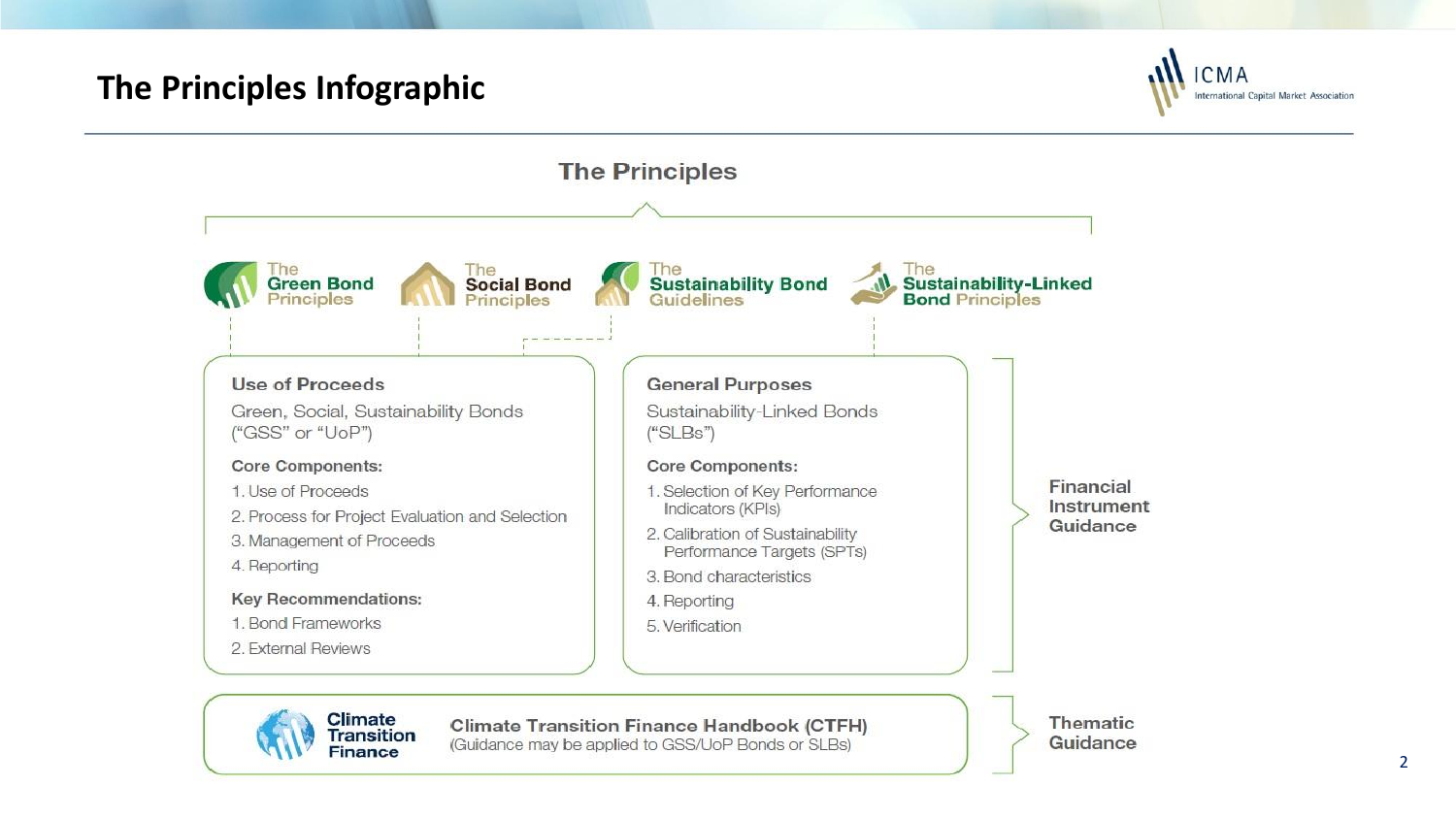# **The Principles are the global market standard**



Percentage of sustainable bonds by region that were based on GBP, SBP, SBLP (excluding supras) in 2020:

**CMA** International Capital Market Association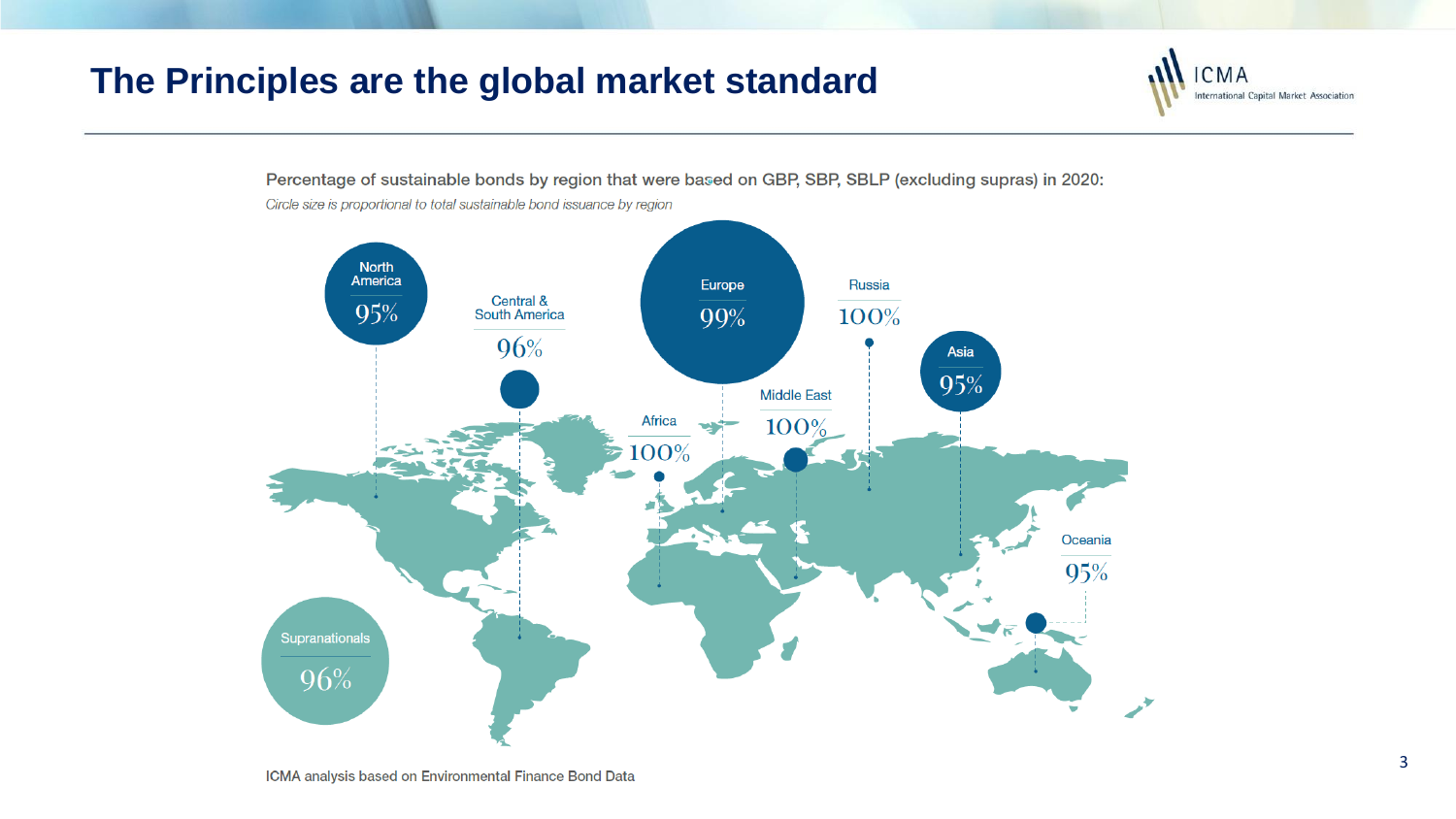# **GBP/SBP v. 2021: heightened transparency**

### **2021 edition of the GBP** :

- ❑ Adds two key recommendations (Bond Framework and External Reviews) alongside the four core components;
- □ Recommends heightened transparency for issuerlevel sustainability strategies and commitments,
- ❑ Encourages information, if relevant, on the degree of alignment of projects with taxonomies;
- ❑ Promotes transparency on issuer processes to identify and manage perceived and known social and/or environmental risks;
- ❑ Makes the links and references the complementary guidance of the CTF Handbook, the Harmonised Framework for Impact Reporting and the Guidelines for External Reviews;
- ❑ Includes a diagram with the overview of all the guidance provided under the Principles.

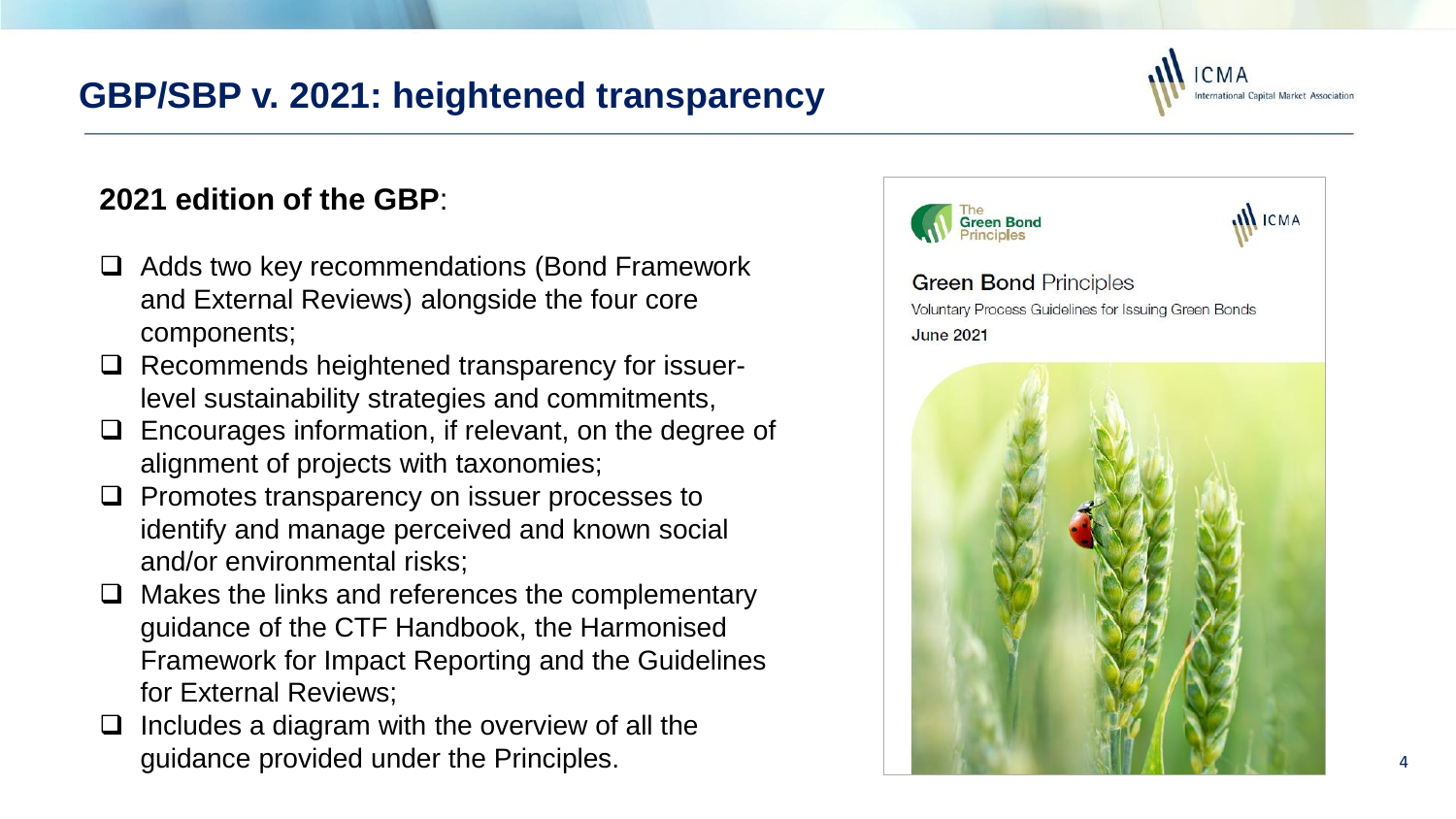## **GBP SBP Members and Observers**



5



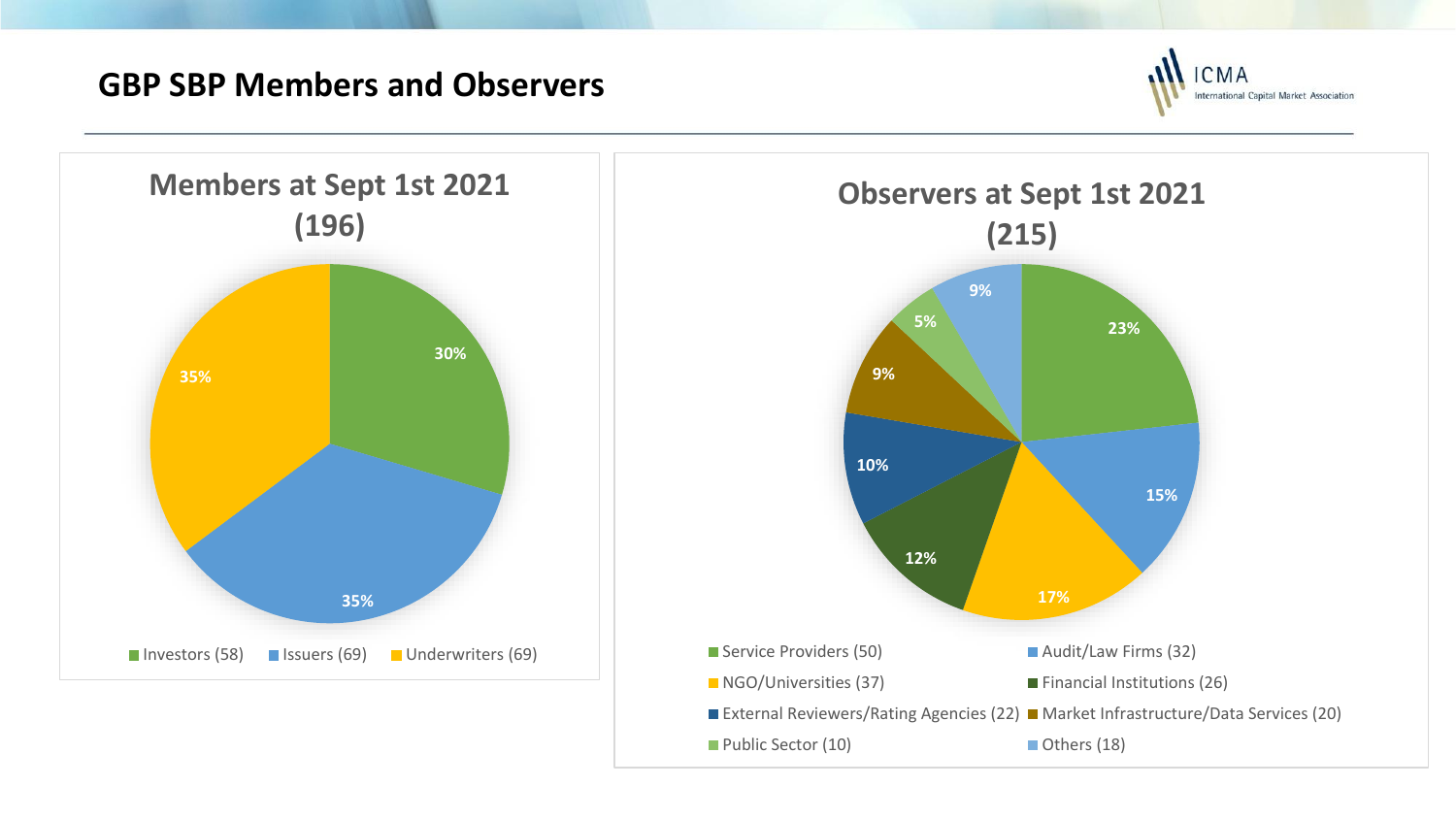## **GBP SBP Leadership**



### **Current Executive Committee of the Principles**

#### **Investors**

#### **ACTIAM**

AMUNDI ASSET MANAGEMENT AXA INVESTMENT MANAGERS BLACKROCK, INC. **KfW MIROVA PIMCO** ZURICH INSURANCE GROUP

#### **Issuers**

AFRICAN DEVELOPMENT BANK EUROPEAN BANK OF RECONSTRUCTION AND DEVELOPMENT (EBRD) EUROPEAN INVESTMENT BANK (EIB) **FANNIE MAE IBERDROLA** INTERNATIONAL FINANCE CORPORATION (IFC) NORDIC INVESTMENT BANK (NIB) **WORLD BANK** 

### Underwriters

| <b>BofA SECURITIES</b>                 |  |
|----------------------------------------|--|
| <b>BNP PARIBAS</b>                     |  |
| <b>CREDIT AGRICOLE CIB</b>             |  |
| <b>HSBC</b>                            |  |
| JPMORGAN CHASE & CO.                   |  |
| <b>NATIXIS</b>                         |  |
| NORDEA BANK                            |  |
| SKANDINAVISKA ENSKILDA BANKEN AB (SEB) |  |

#### **GBP SBP Steering Committee**

- IFC (Chair)
- CA-CIB (Vice-Chair)
- BlackRock (Vice-Chair)